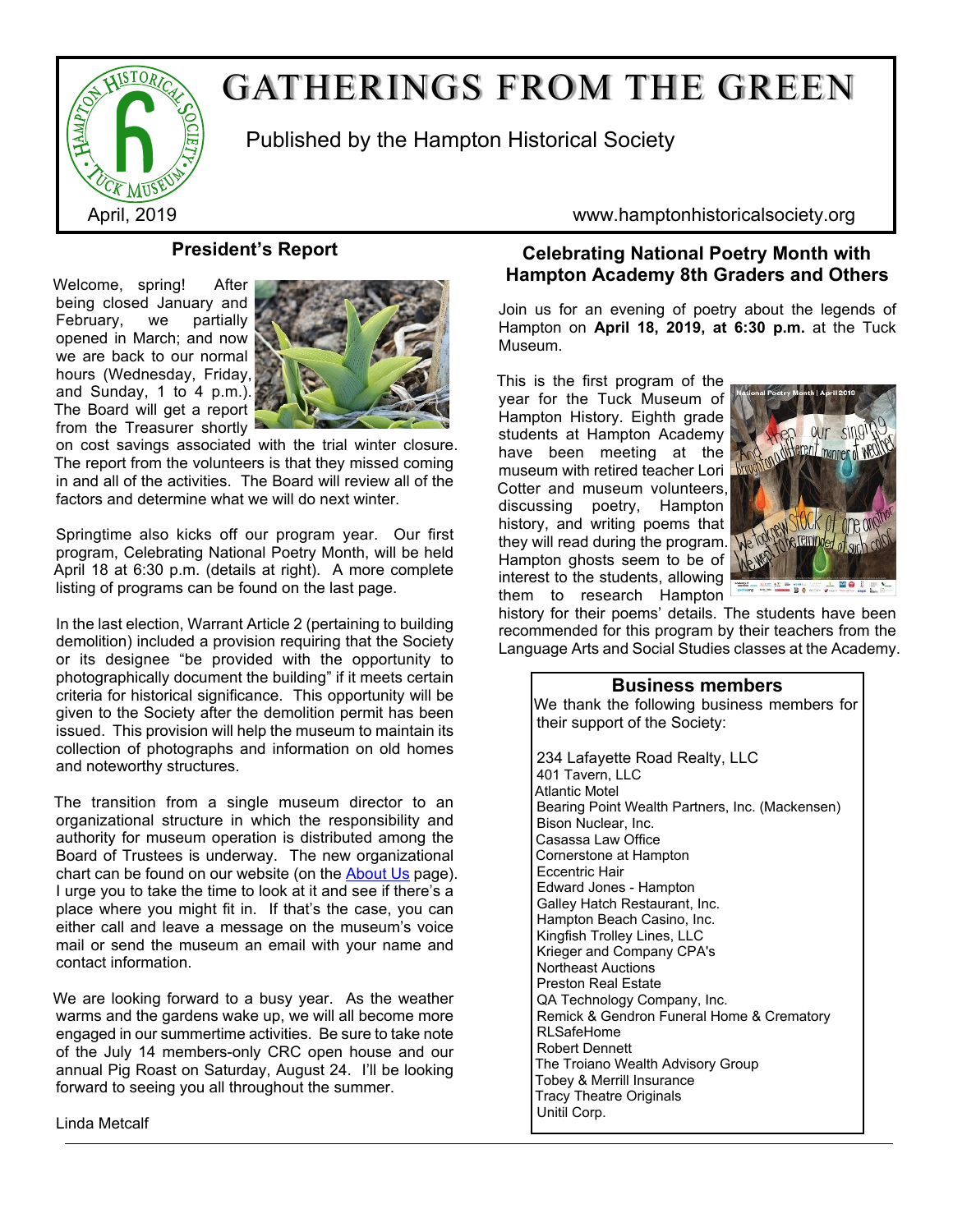# **Gifts to the Collection 2018 – Including Education Items and Display Aids**

- "Hampton" leather hand-tooled wallet c. late 1700s Hollis Brodrick
- Flame-stitched wool wallet belonging to John Dodge (1796), ticket collector pouch, ephemeral and correspondence relating to Walter Aiken, stereopticon cards – Beatrice Blackadar
- Deed -Joseph Moulton to Samuel Mace (1758) Alex Loiseau
- Postcard Stagecoach between Whittier's Hotel and Great Boar's Head Paul Jermyn
- Hampton Trivia Game Ann Dietz
- Letter relating to Philbrick Garrison House, certificate for Old Home Day (1988), 1938 wooden nickel Betsy Davis
- CD & photos relating to grand re-opening of the Tuck Museum 1960s wing, programs from Hampton Beach Carnival Week, Chamber incorporation documents (copy) of Chamber of Commerce, photographs relating to the Chamber – Hampton Area Chamber of Commerce
- Photographs from 1948 Hampton road race Joanne Pelkey Daniels
- *Reminiscences* by Kristen Chencus Priscilla Thoen
- Godfrey Family photos, tintypes of Godfrey family, Sunday School awards of merit, roster Perkins Post GAR Richard Dennison
- Collection of booklets, almanacs and *Cousin Grace's Pretty Story* books Anonymous
- Savings bank Robert Nowlin
- Graduation photos from the class of 1939 Alvin Nudd
- Souvenir pillow "Hampton Beach", ashtray from Rocky Bend Restaurant, framed panoramic photograph of Hilliard and Taybor Company outing at Hampton Beach, framed photograph of Hampton Beach fire station showing staff and apparatus - Steve Brigandi



- Child's tea set, scrapbook of news clippings c. 1938; two Hampton memorabilia trays, collection of local business pens, pencils and collectables - Jewell Brown
- Barn history 641 Exeter Rd, clay marbles, barn easement research, Hampton Village Playhouse Senior Seminar research – Chet and Diane Riley
- Bannister back chair (18th c,) Joseph Dow trunk and 300 + documents (includes: deeds wills, accounts, legal papers, correspondence, agreements, causeway papers, Revolutionary War information, military information, sawmill contracts, church information, map; books, genealogy information, research notes for *Dow's History of Hampton* and diaries)
- books *The Devil in the Shape of a Woman, Guide to the preservation of Burial Grounds in New Hampshire, A Visual History of Seabrook New Hampshire, Vagabond Quakers, Pure Grit;* town and school district annual reports; business directories and yearbooks from Hampton Firefighters Local 2664
- Mini-photo album of Hampton postcards Janet Trudeau
- Souvenir "Cat's Meow" buildings of Hampton (Casino and Hampton Playhouse), Hampton jigsaw puzzle - Carolyn Fluke
- Hampton Beach souvenirs ruby glass dish and fork from Hampton Casino-Betty Anne Lavallee
- Research project *The Lane Family Tomb* Michael Lajoie
- Panoramic photograph Firefighters' Convention at Hampton Beach 1939 Martin Chase
- School workbook of Joseph Philbrick Julie Mortlock
- Leather billfold belonging to Charles Snyder, Snyder family papers Jeanne L. Hunsaker
- Postcard collection Paul Fecteau
- Slides of 26 Towle Farm Road Town of Hampton
- Mini-postcard souvenir folder Hampton Beach Edward Steele
- Town directories (1908, 1924-26, 1946-48, 1949-51, census index 1800 & 1841; vital statistics town of Chichester, Epsom Greenland, Londonderry, South Hampton, collection of Massachusetts town histories (Amesbury, Merrimac, Newbury, Newburyport, Salisbury, Amesbury; books – *The Maps of Essex County, The New England Annals, Tall Ships of the Piscataqua, History of Exeter, NH* – Yeaton Family in memory of Elinor Yeaton
- Incorporation seal Hampton Cemetery Association
- Business card Surfside Chalet Gail Fellows
- Menus from Ashworth and Casino Joyce Grandmaison

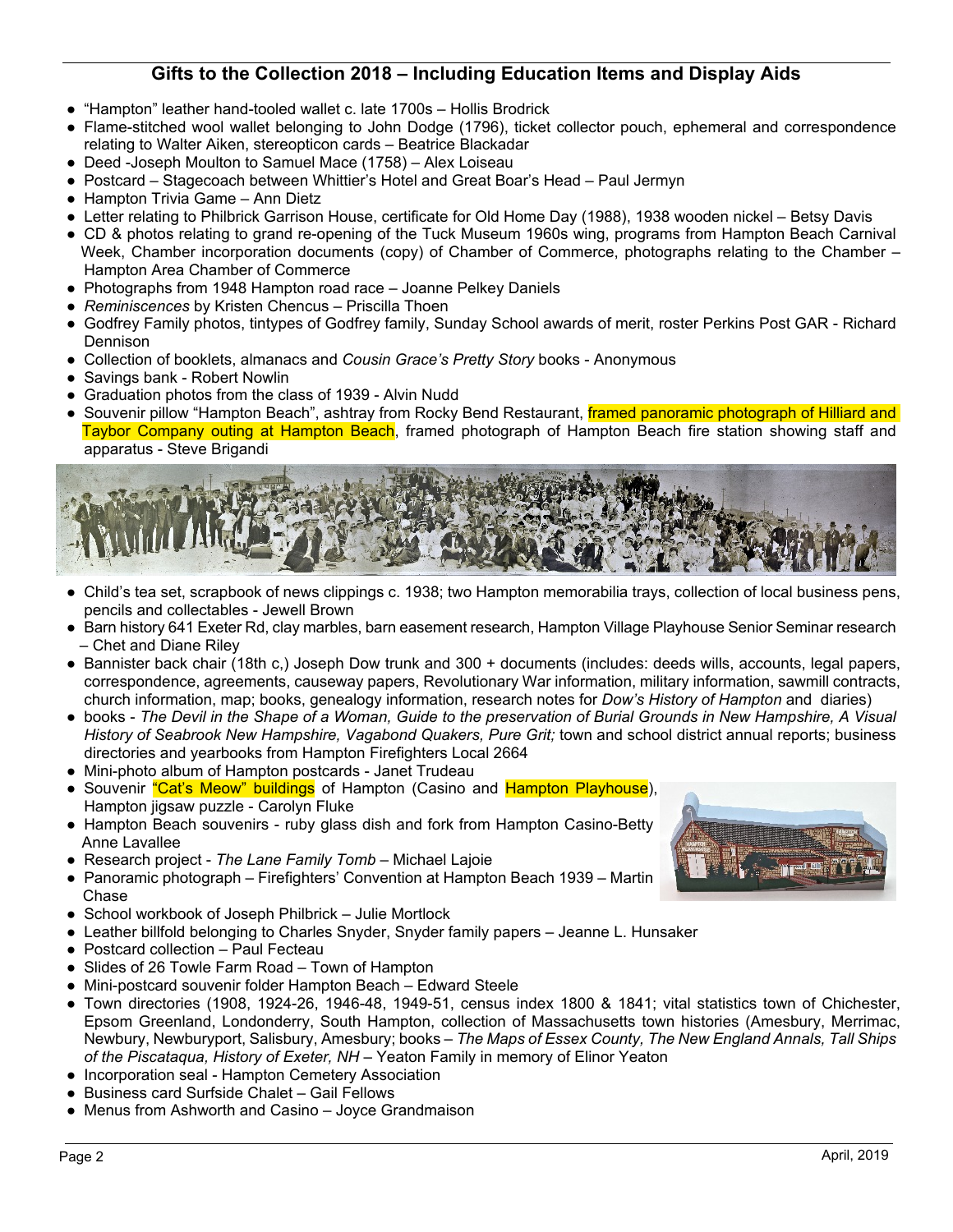#### ● Bung hole auger – Diane Maguire

- Watercolor Tourist Cabin at Tuck Museum Peg Duffin
- Watercolor Buildings and Grounds at Tuck Museum Cecelia Oh
- Roland Paige papers and wrist watch H. Alfred Casassa
- Ephemera from Ground Observer Corps, First Congregational Church ephemera, Freeman Dairy milk bottle, ruler from The Greenery – Roderick Blake
- Book *Introduction to Civil War Photography* Betty Moore
- Dog license, bi-centennial pin (1976), 1988 souvenir ornament, bag from Aires Transportation Co., keychains – Mickey Wardell
- Book *Sandpiper*: The Life and Letters of Celia Thaxter Tracy Cassidy Czarnecki
- Descriptive Book Command 3rd Regiment NH Volunteers; telephone directory 1941 Betsy Dunbrack
- Collection of Winnacunnet High School yearbooks (1989, 1991, 1992, 1994) Karen Souney
- Serving platter from the Casino dining room c. 1900 Cheryl Lassiter
- Poster "Stop Seabrook" Paul Cease
- Posters from Hampton Playhouse productions Donald Ogert
- Ground Corp Observer information packet Horace (Bud) Desrochers
- Photographs from "Behind the Stage Door" program Karen Raynes
- Sundresses (2) c. 1950-60s Priscilla Thoen
- Alarm clock C. 1550 James Djerf
- Photos from Hampton Beach and General Moulton House Seabrook Historical Society
- Postcards of Hampton and Hampton Beach Hampton Falls Historical Society
- Booklets *Club Casino Review* 1980 and *Photoscenic New Hampshire*, 2 VHS tapes relating to the Hampton Police Department, VHS tape "The Quiet Summer" – relating to solutions to riots at Hampton Beach
- Stereopticon cards of Hampton Beach 1890s Johanna Lyons NH Division of Historical Resources
- Photo postcards of damage at Hampton Beach from 1938 hurricane Wilma Felch
- Postcard collection of Hampton June Chevalier

#### Richard Hureau Kate Pratt **We thank the members listed below for their donations to the Annual Operating Fund.**

234 Lafayette Road Realty LLC Edward and Annie Atwood Douglas and Elizabeth Aykroyd Edward L. Bachelder Bison Nuclear, Inc. Leland Brennan & Sharon Rafferty Steve Brigandi Frank & Mary Broderick William and Mary Buddenhagen Gislaine Cadagan Alfred H. & Barbara Carlson Warren and Fran Caster Mr. & Mrs. Edward Caylor Blake and Martha Chichester Lois and Walter Demers Mrs. Margaret D. Dennett James J. Djerf Lawrence & Ann Douglas The DuBois/Henderson Family Sheila Dubrawski Mrs. Anne Dustin Mr. & Mrs. Stephen Falzone Ms. Ingrid V. Faust Jack & Carol Feeney Larry and Kathy Feltz Carolyn Fluke Galley Hatch Restaurant, Inc. Dave Garneau and Lindsey Dupont Judith A. Geller Richard and Sharen Gibadlo David P. Gooch Constance Gough Hampton Police Association, Inc. Joan P. Hazell

Bruce Inglis Mr. & Mrs. Brad Jacobson Mr. & Mrs. Bill Keating Sally Bachelder Keil Sandra M. Kent Mark & Linda Klausner Mary Alyce Knightly Leonard & Kathleen Kopala Ken Lobdell Diane Maguire Vivianne Marcotte Terry Marinos John K. Martin John & Ruth Mason Mr. & Mrs. Edward T. McDermott Frank & Rose McEachern A. Thomas McGowan Glenn & Patricia McKenzie Kathryn McLaughlin Fran & Bonnie McMahon Mr. Dean Merrill Ms. Kathy Metcalf Mr. & Mrs. Byron Moe Mr. & Mrs. Ben Moore Chuck & Pat Navin Chris and Eileen Nevins Nils & Annie Ohlson Patricia O'Keefe George Owen Mr. & Mrs. Jeffrey B. Palmer Carol Palmer Mr. & Mrs. Paul Powell Jean Power

Mr. and Mrs. Roger Quandt Charles Raeburn Peter E. Randall Karen Raynes Barbara Renaud Tom & Linda Rickenbach Chet & Diane Riley George & Patricia Rodan Geraldine Ross Louise Saal Mr. & Mrs. Jeremy J. Sawyer Maureen Schneider Rosemarie Schwartz Dann & Jean Shaw Daniel Sheedy & Sharon MacDonald-Sheedy Laurie Siergiewicz Mitchell A. Skinner Eric Small Michael Stiers Mr. & Mrs. Roger R. Sylvester Mr. & Mrs. Richard A. Taylor Donald & Patricia Trefethen Jim Waddell Len & Carol Walker Beverly Ward Art & Mickey Wardle Todd and Susan Waskelis Rodney & Susan Watterson Chuck & Karen Weinhold Dr. Mark Windt M.D. Diane P. Withee